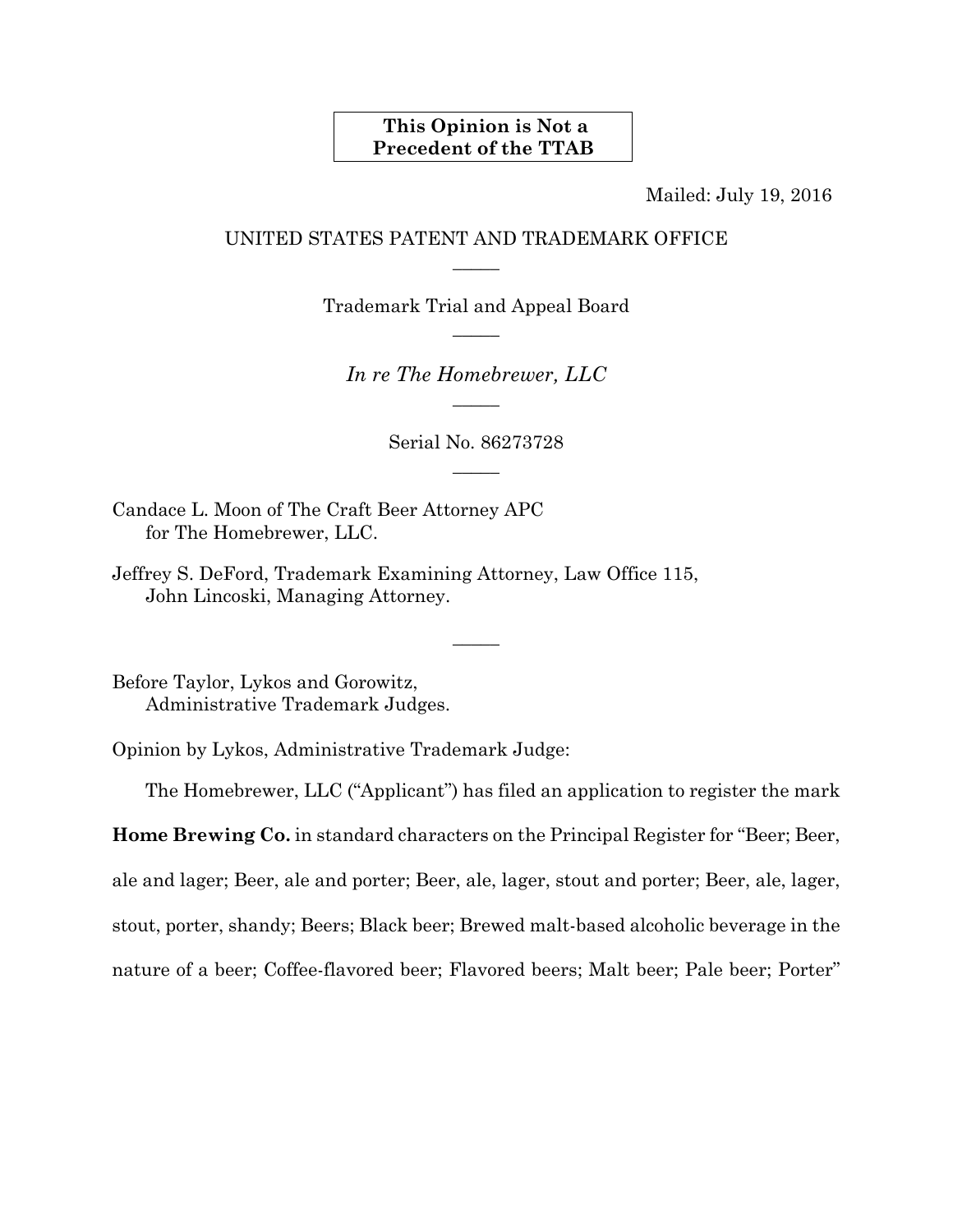$\overline{a}$ 

in International Class 32.1 Applicant has disclaimed the wording "Brewing Co." apart from the mark as shown.

The Trademark Examining Attorney has refused registration of the mark under Section 2(e)(1) of the Trademark Act, 15 U.S.C. § 1052(e)(1), on the ground that the mark is merely descriptive of Applicant's identified goods. When the refusal was made final, Applicant appealed and requested reconsideration. The Trademark Examining Attorney maintained the refusal to register and denied the request for reconsideration. Thereafter, the appeal was resumed and is now briefed.2

For the reasons set forth below, we affirm the refusal to register.

## *Whether the Mark is Merely Descriptive?*

Section 2(e)(1) of the Trademark Act precludes registration of a mark that, when used in connection with the goods or services of the applicant, is merely descriptive of them. 15 U.S.C.  $\S 1052(e)(1)$ . "A term is merely descriptive if it immediately conveys knowledge of a quality, feature, function, or characteristic of the goods or services with which it is used." *In re Chamber of Commerce of the U.S.,* 675 F.3d 1297, 102 USPQ2d 1217, 1219 (Fed. Cir. 2012) (quoting *In re Bayer Aktiengesellschaft*, 488

<sup>1</sup> Application Serial No. 86273728, filed May 6, 2014, pursuant to Section 1(b) of the Trademark Act, 15 U.S.C. § 1051(b), alleging a *bona fide* intent to use the mark in commerce.

<sup>2</sup> Applicant in its appeal brief has requested the alternative relief that its mark be amended to the Supplemental Register. Applicant's request is denied. At the appeal stage, the proper procedure for consideration of a proposed amendment to the Supplemental Register is a request for remand. *See* Trademark Trial and Appeal Board Manual of Procedure ("TBMP") § 1209.04 (2016). The request for remand must include a showing of good cause. *Id*. In evaluating whether good cause has been demonstrated, the Board considers both the reason for the remand and the point in the appeal at which the remand has been filed. *Id*. Given the late stage of this appeal, even if Applicant had requested a remand, it is likely that it would have been denied.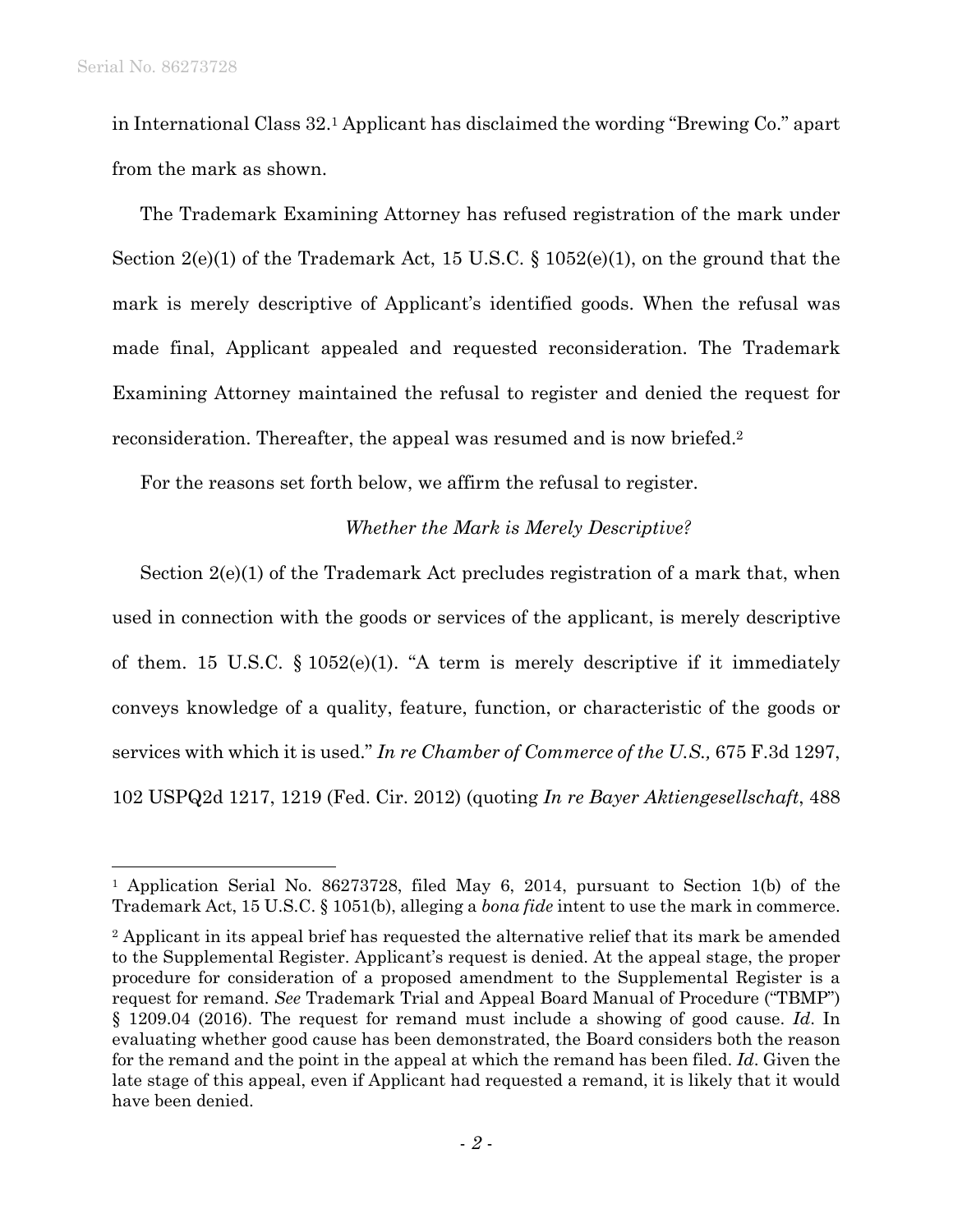F.3d 960, 82 USPQ2d 1828, 1831 (Fed. Cir. 2007)). The determination of whether a mark is merely descriptive must be made in relation to the goods or services for which registration is sought, not in the abstract. *In re Chamber of Commerce*, 102 USPQ2d at 1219; *In re Bayer*, 82 USPQ2d at 1831. This requires consideration of the context in which the mark is used or intended to be used in connection with those goods or services, and the possible significance that the mark would have to the average purchaser of the goods or services in the marketplace. *In re Chamber of Commerce*, 102 USPQ2d at 1219; *In re Bayer*, 82 USPQ2d at 1831; *In re Omaha Nat'l Corp.*, 819 F.2d 1117, 2 USPQ2d 1859 (Fed. Cir. 1987). Evidence that a term is merely descriptive to the relevant purchasing public "may be obtained from any competent source, such as dictionaries, newspapers, or surveys." *In re Bayer*, 82 USPQ2d at 1831 (quoting *In re Bed & Breakfast Registry,* 791 F.2d 157, 229 USPQ 818, 819 (Fed. Cir. 1986)).

Notwithstanding Applicant's voluntary disclaimer of the wording "Brewing Co.", the issue before the Board is whether Applicant's mark **Home Brewing Co.**, as a whole, is descriptive of the identified goods.

Applicant argues that the dictionary definitions of record demonstrate that the word "home" denotes "one's place of residence"; "the place where one lives permanently, especially a member of a family or household"; and "a house, apartment or shelter that is the usual residence of a person, family or household." Office Action Response dated February 16, 2015 (Merriam-Webster.com), Trademark Status & Document Retrieval ("TSDR") pp. 6-11; Request for Reconsideration dated September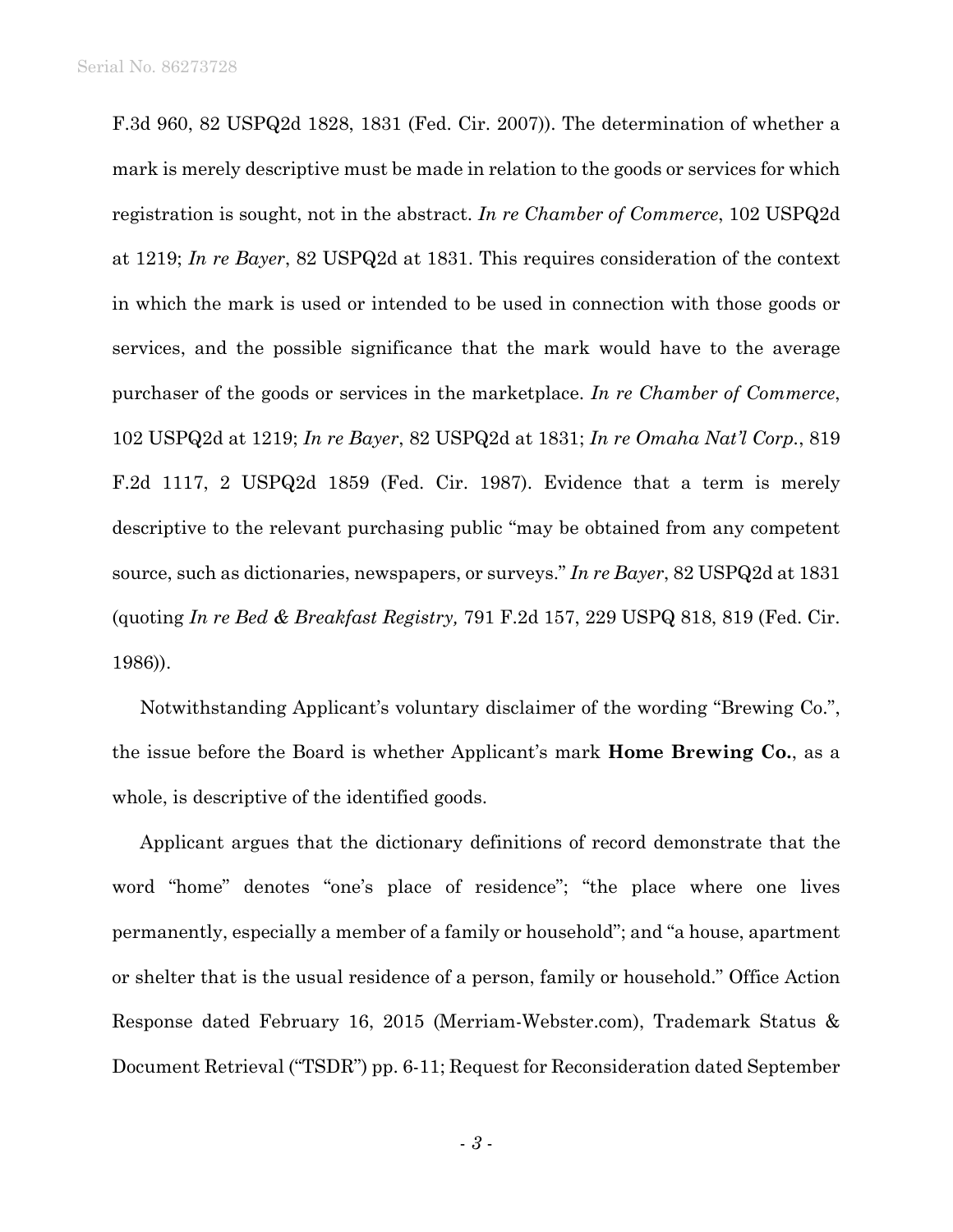$\overline{a}$ 

30, 2015 (Oxford Dictionaries – U.S. English and Dictionary.com), TSDR pp. 8-26. Applicant explains that the goods listed in the application will be produced and sold from a business location, not a residential unit, and by a business entity, namely Applicant's limited liability company, not a family. Based on this evidence, Applicant asserts that the term "home" as used in its mark **Home Brewing Co.** does not describe a quality or characteristic of the identified goods; rather, it is a marketing tool suggestive of "the sense of community and familiarity, as well as the notions of homeliness and comfort that one associates with their home."<sup>3</sup> Applicant's Brief, p. 4; 7 TTABVUE 5. Applicant further adds that because "homebrew" and "homebrewing" are popular terms of art in the craft beer industry, the relevant consumer group encountering Applicant's mark will immediately know that Applicant's products are not "homebrewed" because it is illegal to sell beer produced from one's home. Request for Reconsideration dated September 30, 2015, TSDR pp. 44-65.

In reviewing the evidence of record, we highlight the following excerpts from an entry entitled "Homebrewing" from *Wikipedia* submitted by the Examining Attorney:

**Homebrewing** is the brewing of beer, sake, and other beverages through fermentation on a small scale as a hobby for personal consumption, free distribution at social gatherings, amateur brewing competitions or other non-commercial reasons. Both alcoholic and nonalcoholic beverages can be made from home. The term is also used informally for the production of non-brewed alcoholic drinks such as wine, cider, and perry.…The legality of homebrewing varies from country to country.

<sup>&</sup>lt;sup>3</sup> Applicant also points to a house design used in conjunction with its word mark as reinforcing this meaning of the mark. Applicant's Brief, pp. 4-5; Final Office Action dated March 30, 2015, TSDR pp. 2-3, 10, 12, and 15. Applicant, however, applied for a mark in standard character format; therefore, this is the mark we must evaluate on appeal.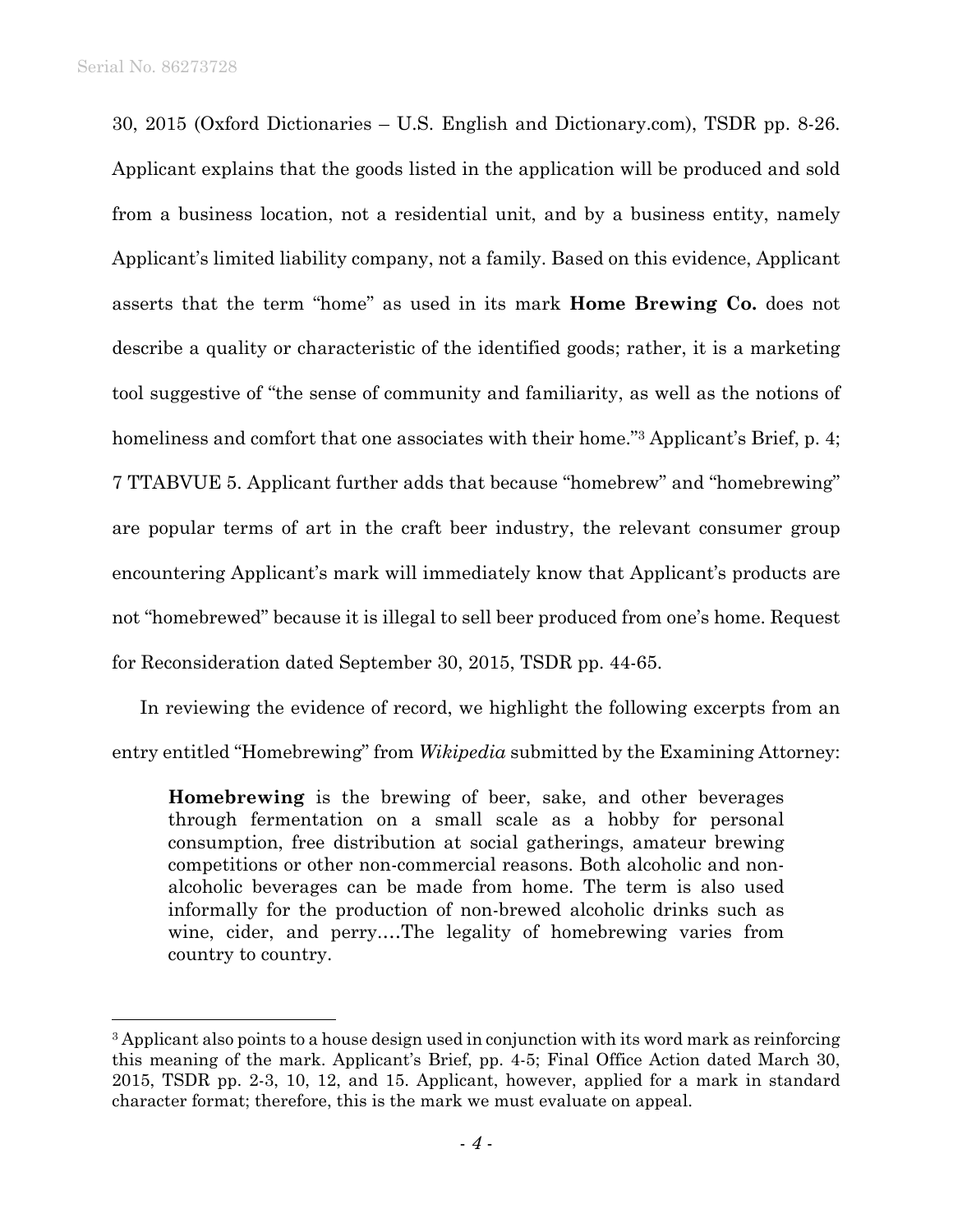…

**Beer**. In general brewing beer at home is very similar to brewing beer commercially. Homebrewers can select from ingredients identical to those used in commercial brewing, in addition to a wide range of postmarket customization. The basic ingredients that are necessary include water, malt, hops and yeast. With the exception of water (although minerality, pH, and other characteristics do play a role and careful water selection is recommended, any water will do), there are countless varieties of these ingredients.

…

The principles behind home brewing beer are similar to commercial brewing. A hopped wort is produced and yeast pitched into the wort to stimulate fermentation. The complexity of the process is mostly determined by the approach used to manufacture the wort; by far the simplest method is kit brewing.

Office Action dated August 25, 2014, TSDR pp. 11. This evidence standing alone supports a determination that Applicant's mark, **Home Brewing Co.**, immediately informs prospective purchasers as to a quality, feature, or characteristic of the identified goods, namely that the target market for Applicant's identified goods are "home brewing" enthusiasts seeking to replicate at home the various the types of beers offered by Applicant, who are seeking a specific taste for their beer. A term that alludes to the group to whom an applicant directs its goods or services is merely descriptive. *See In re Planalytics, Inc.,* 70 USPQ2d 1453 (TTAB 2004) (GASBUYER merely descriptive of risk management services in the field of pricing and purchasing natural gas); *Hunter Publ'g Co. v. Caulfield Publ'g Ltd.*, 1 USPQ2d 1996 (TTAB 1986) (SYSTEMS USER found merely descriptive of a trade journal directed toward users of large data processing systems; evidence sufficient to establish distinctiveness under Section 2(f)); *In re Camel Mfg. Co., Inc.,*222 USPQ 1031 (TTAB 1984) (MOUNTAIN CAMPER held merely descriptive of retail mail-order services in the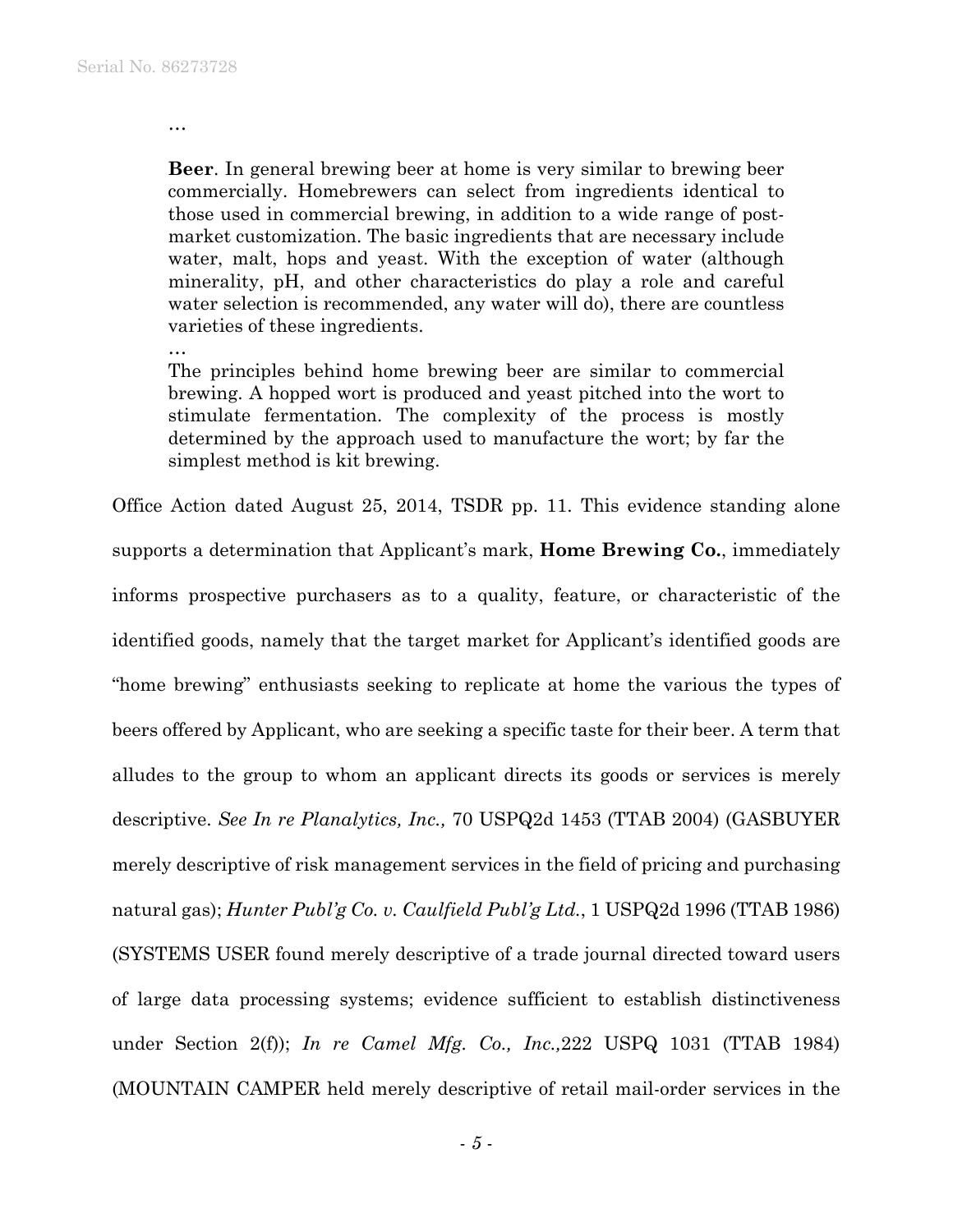field of outdoor equipment and apparel). Such is the case here, even though the term appears in adjective, not noun, form. And contrary to Applicant's assertion, the inclusion of the non-source indicator "Co." to its mark does not mitigate our finding that the mark is merely descriptiveness. *See, e.g.*, *In re The Phone Co., Inc.,* 218 USPQ 1027 (TTAB 1983) (THE PHONE COMPANY merely descriptive of telephones). It is well established that business type designations and abbreviations such as "Corporation," "Inc.," "Company," and "Ltd." or family business designations such as "& Son's" or "Bros." merely indicate an applicant's business type or structure and generally have no source-indicating capacity. *See, e.g., Goodyear's India Rubber Glove Mfg. Co. v. Goodyear Rubber Co.*, 128 U.S. 598, 602-03 (1888); *In re Piano Factory Grp., Inc.,* 85 USPQ2d 1522, 1526 (TTAB 2006); *In re Patent & Trademark Servs., Inc.,* 49 USPQ2d 1537, 1539-40 (TTAB 1998).

Next we note the evidence made of record by the Examining Attorney obtained from Applicant's own web site. Applicant has objected to consideration of this evidence, arguing that it has since changed its proposed business model. We need not rely upon any of this extrinsic evidence to find that Applicant's mark is merely descriptive of the identified goods. Because the identification as worded is unrestricted, it necessarily encompasses all types of "Beer; Beer, ale and lager; Beer, ale and porter; Beer, ale, lager, stout and porter; Beer, ale, lager, stout, porter, shandy; Beers; Black beer; Brewed malt-based alcoholic beverage in the nature of a beer; Coffee-flavored beer; Flavored beers; Malt beer; Pale beer; Porter", including